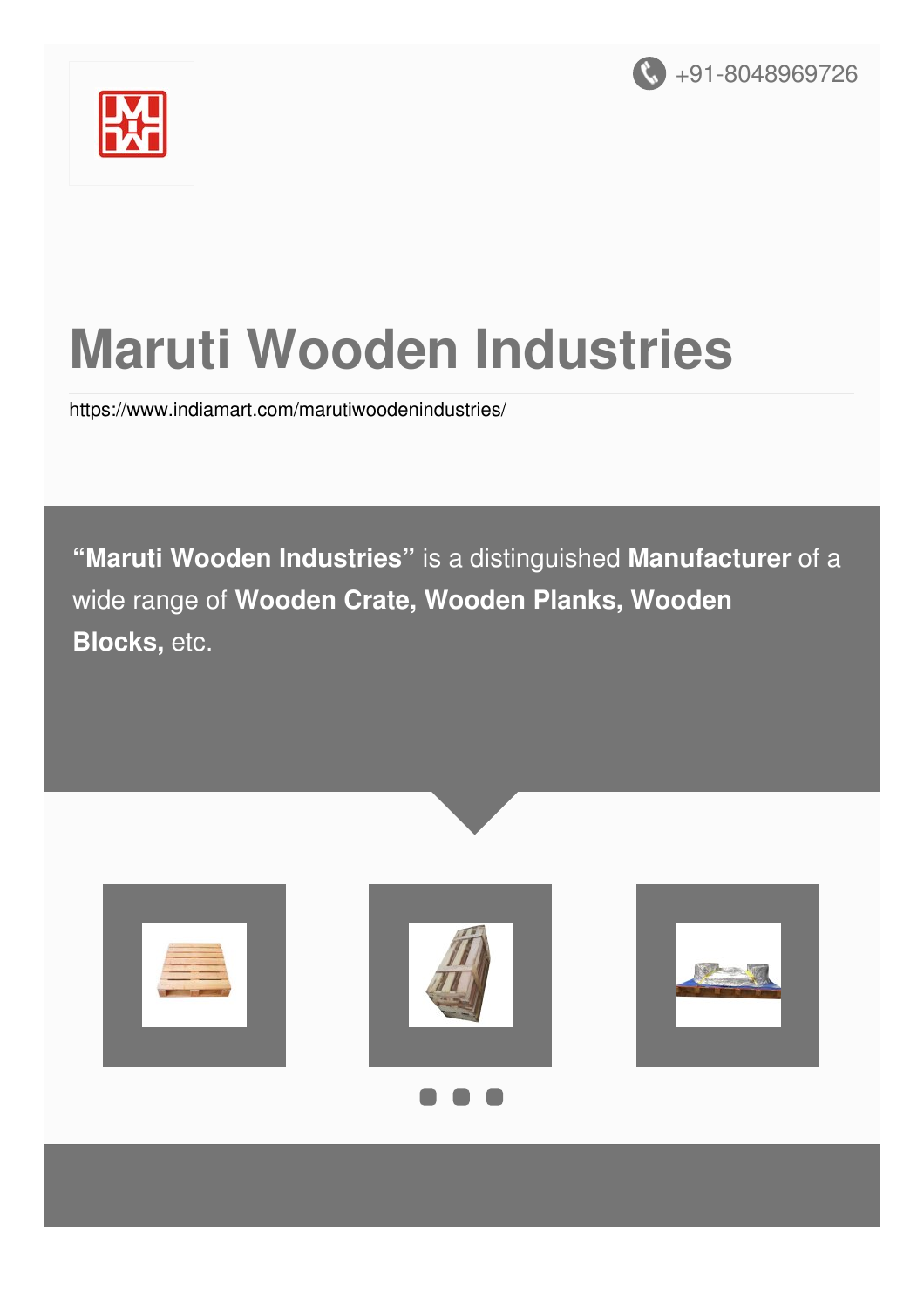### About Us

**"Maruti Wooden Industries"** is a distinguished **Manufacturer** of a wide range of **Wooden Crate, Wooden Planks, Wooden Blocks,** etc. Founded in the year **1983,** we are a **Sole Proprietorship** company that is incepted with an objective of providing high quality products in diverse specifications within scheduled time period. Situated in **Ahmedabad (Gujarat, India),** we manufacture the products in accordance with set industry norms. In addition to this, we are also involved in offering best-in-class **Packaging service** to our esteemed clients. Under the headship of **"Mr. Hardik Patel" (Owner),** we have gained huge clientele in our country.

#### **For more information, please visit**

<https://www.indiamart.com/marutiwoodenindustries/profile.html>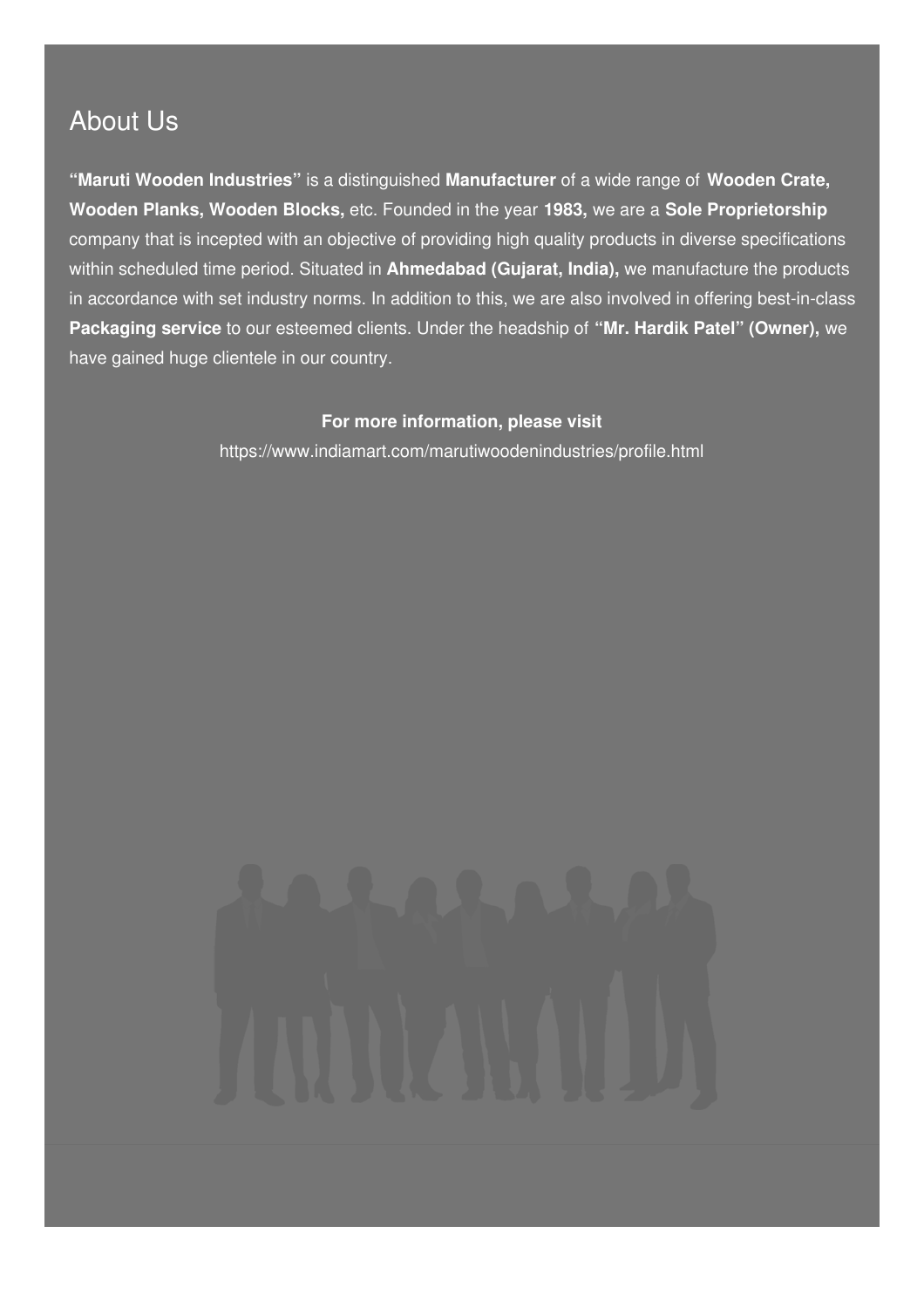#### **WOODEN PALLET**



Industrial Wooden Pallet



Euro Wooden Pallet



**Babool Wood Pallet** 



Two Way Wooden Pallets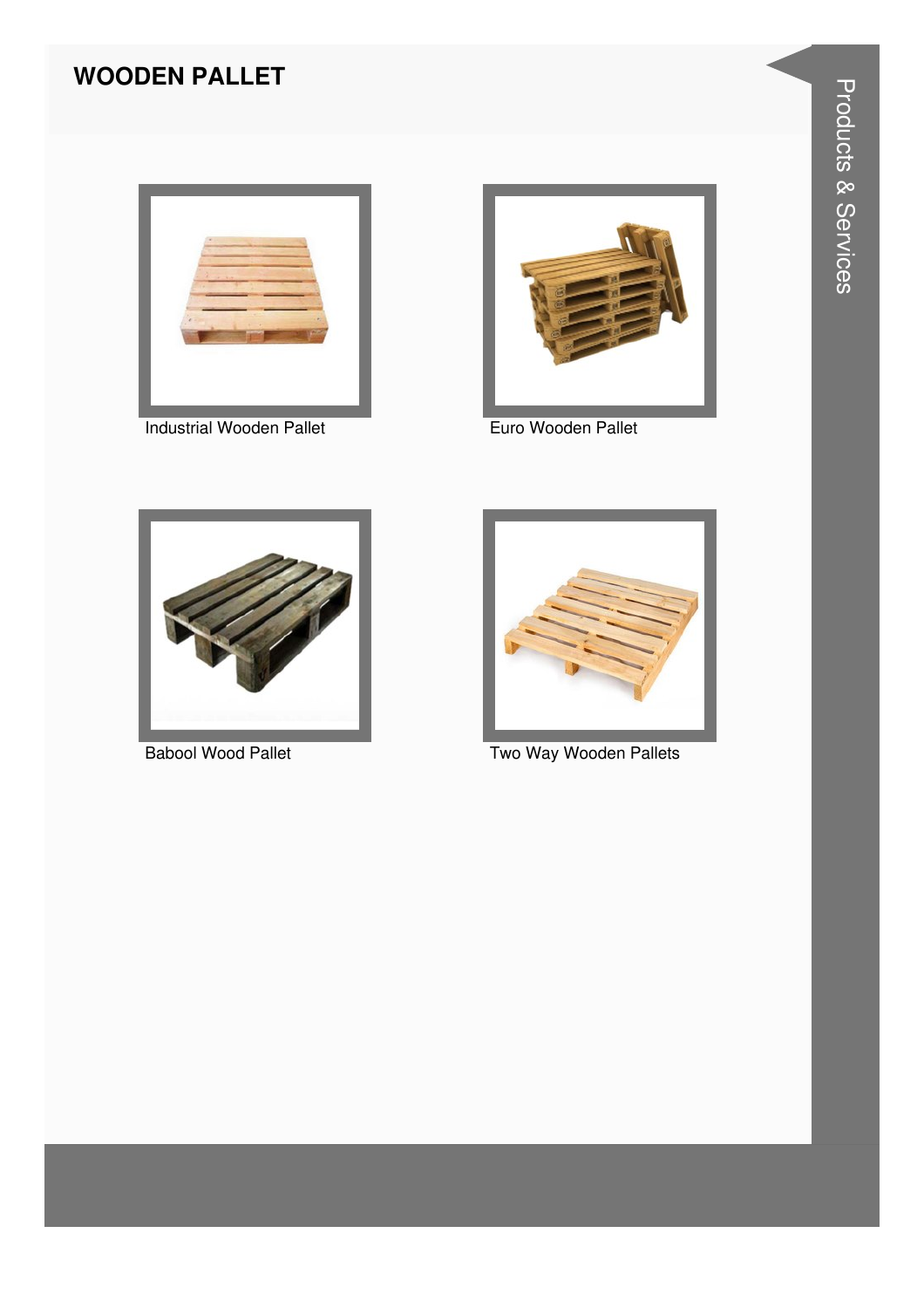#### **WOODEN BOX**



**Industrial Wooden Packaging** Box



Plywood Box



**Seaworthy Wooden Packing** Box



Heavy Duty Wooden Box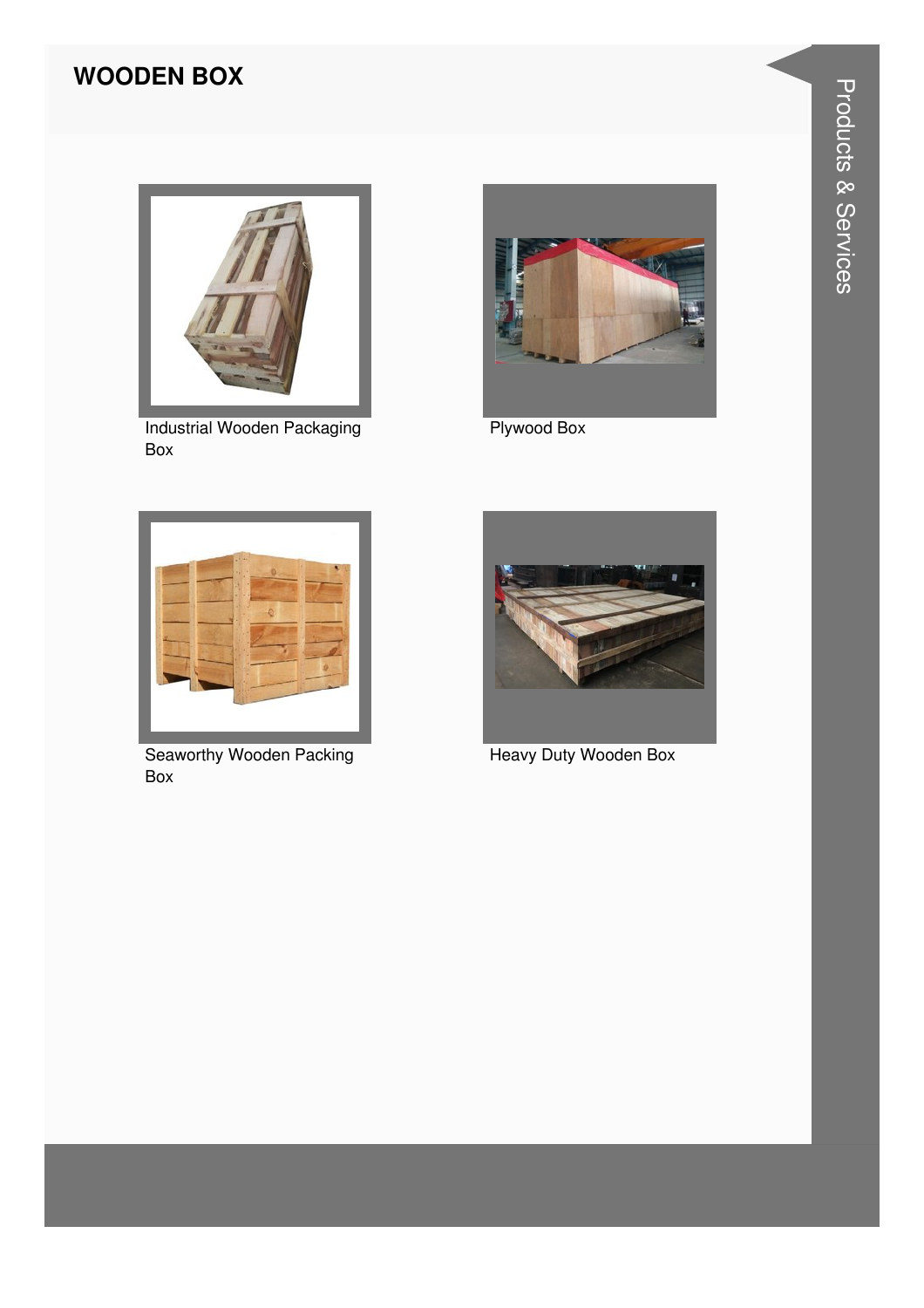#### **PACKAGING SERVICE**



**Industrial Packaging Services** 



**Project Packing Service** 



**Vacuum Packaging Services** 



**Seaworthy Packing Service**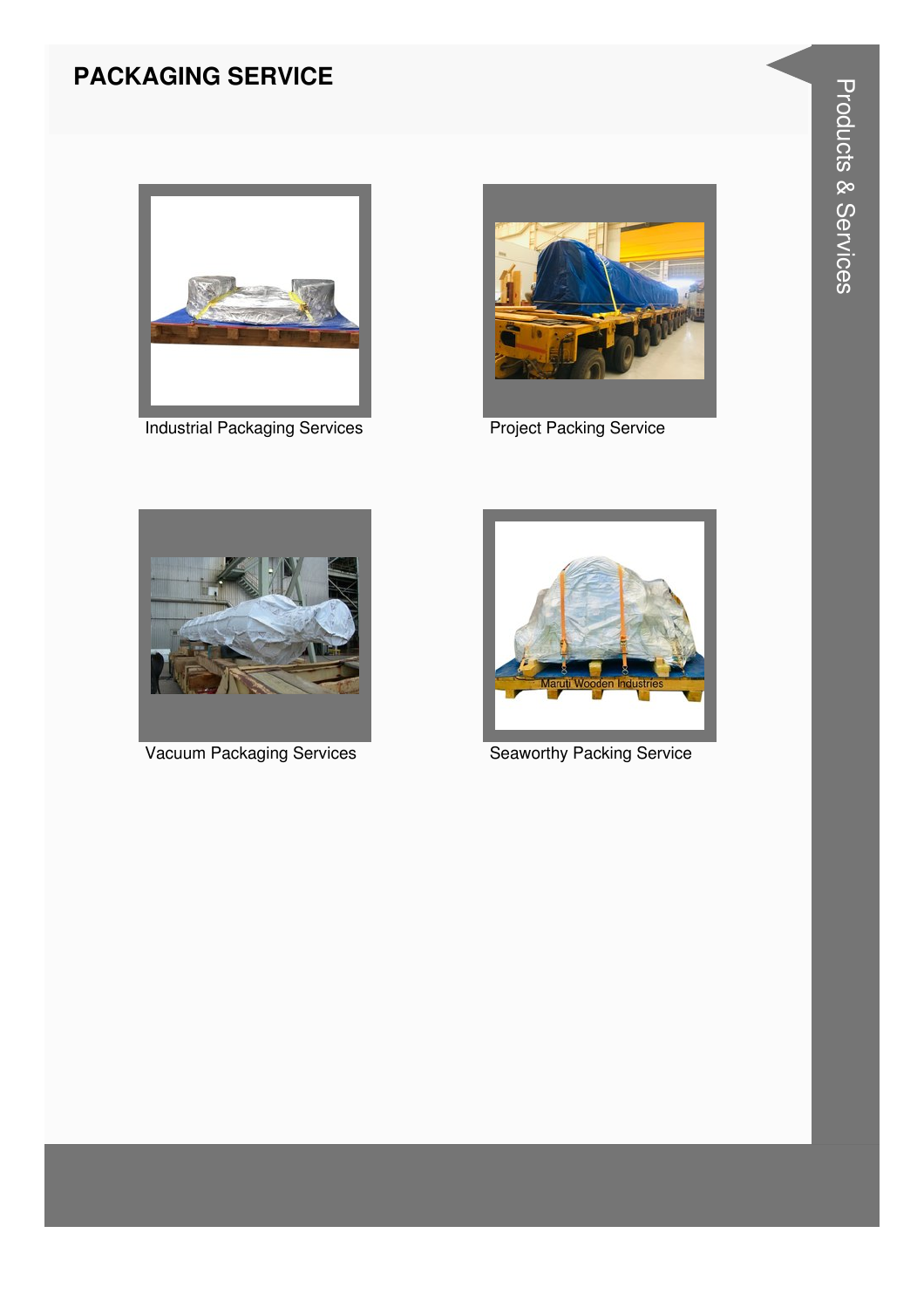#### **OTHER PRODUCTS:**



Neem Wooden Pallet



Wooden Crate Box



**Industrial Wooden Box** 



Pinewood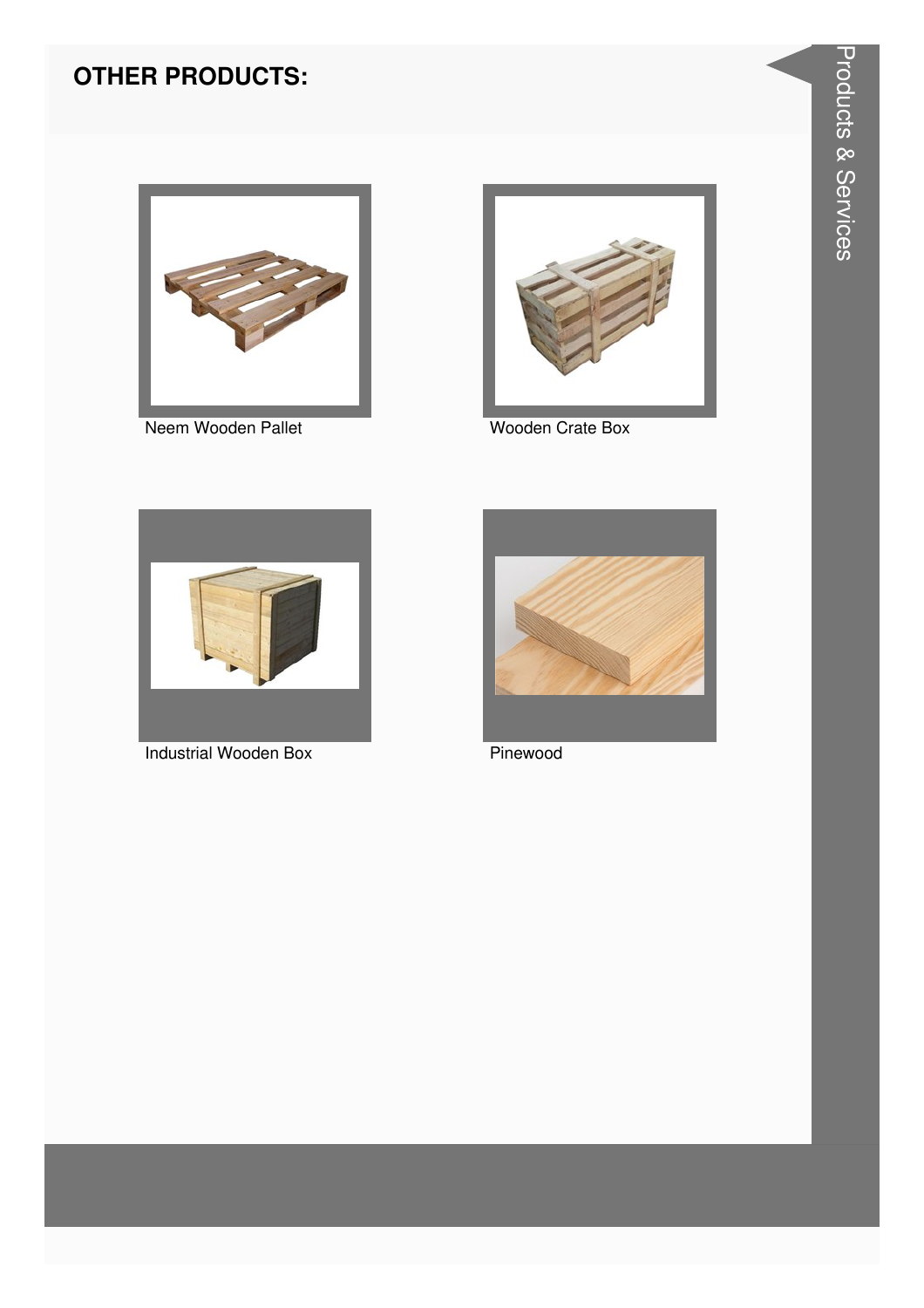## Factsheet

| Year of Establishment            | : 1983              |
|----------------------------------|---------------------|
| <b>Nature of Business</b>        | : Manufacturer      |
| <b>Total Number of Employees</b> | $: 11$ to 25 People |